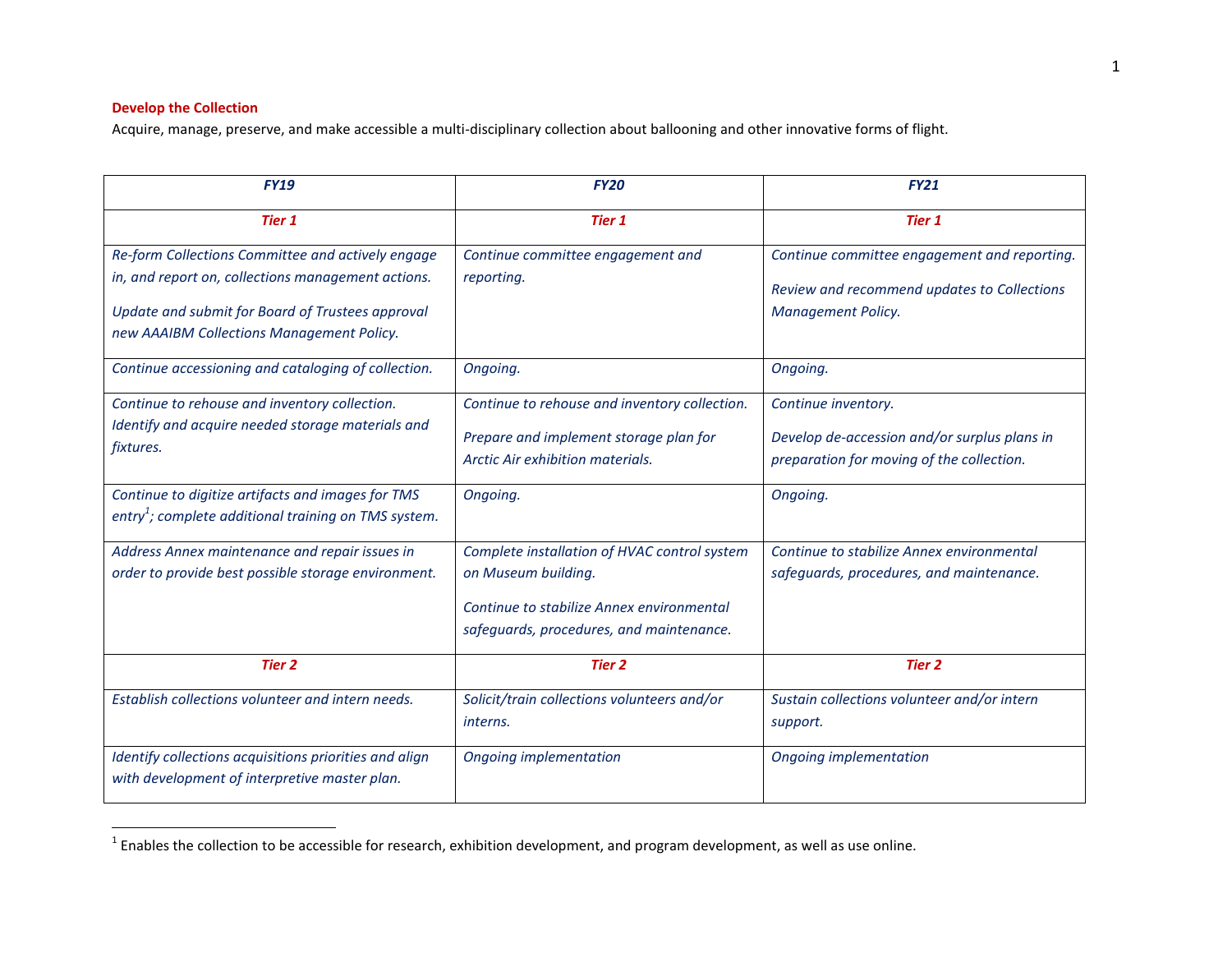## **Engage, Educate, and Expand Diverse Audiences**

Support meeting the cultural and educational needs of students, teachers, families, researchers, and tourists.

| <b>FY20</b>                                                                                                                                                               | <b>FY21</b>                                                                                                                   |
|---------------------------------------------------------------------------------------------------------------------------------------------------------------------------|-------------------------------------------------------------------------------------------------------------------------------|
| <b>Tier 1</b>                                                                                                                                                             | <b>Tier 1</b>                                                                                                                 |
| Continue committee engagement and<br>reporting.                                                                                                                           | Continue committee engagement and reporting.<br>Review and recommend updates to Exhibitions<br>and Education policies.        |
| Ongoing implementation.                                                                                                                                                   | Ongoing implementation.                                                                                                       |
| Begin permanent exhibition refresh, including<br>Two Eagles section for 5-year anniversary of<br>flight, and development of a Balloon Fiesta<br>section, with AIBF input. | Continue permanent exhibition refresh and<br>upgrades, including preparation for the addition<br>of a Balloon Fiesta section. |
| Open "Buddy's Ballooning Adventure."                                                                                                                                      | Ongoing promotion and display of "Buddy's<br><b>Ballooning Adventure."</b>                                                    |
| Plan, design, and install new special<br>exhibition(s).                                                                                                                   | Ongoing.                                                                                                                      |
| Ongoing.<br>Ongoing.                                                                                                                                                      | Ongoing.<br>Ongoing.                                                                                                          |
|                                                                                                                                                                           |                                                                                                                               |

 2 Discontinue *Holidays Take Flight* in favor of holiday-themed SITS and MITS. Update and revise *Rise & Try Week* programing to reflect extended learning priorities of the Administration.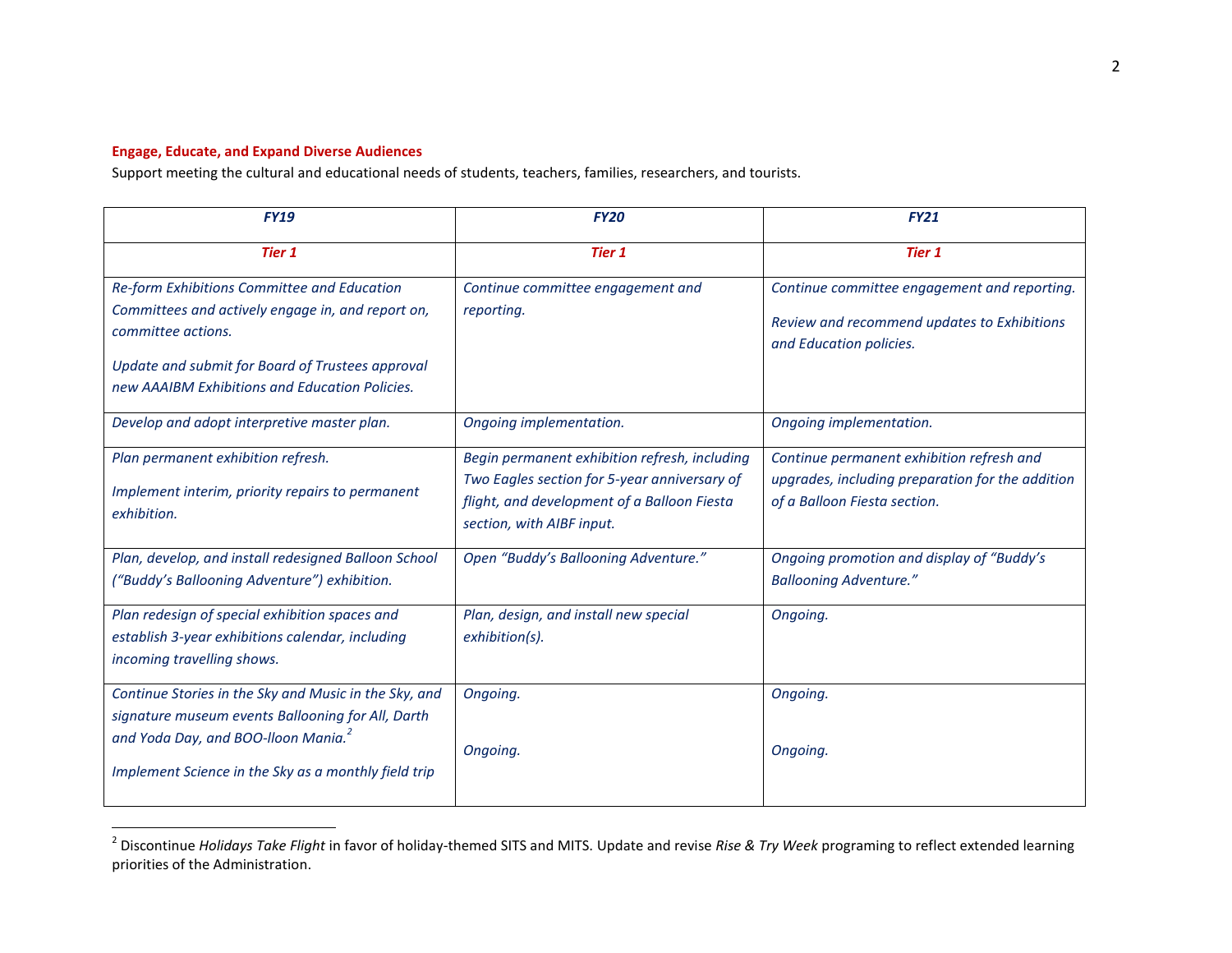| program during the school year.                     | Ongoing.                                        | Ongoing.                                        |
|-----------------------------------------------------|-------------------------------------------------|-------------------------------------------------|
| Continue Montgolfier Days and other field trip      |                                                 |                                                 |
| collaborations with Balloon Explorium.              |                                                 |                                                 |
| Fully implement new Field Trip format and public    | Continue new Field Trip format and public       | Ongoing.                                        |
| programs series.                                    | programs series.                                |                                                 |
| Plan, develop, and pilot afterschool, extended      | Assess, and continue to develop and             | Fully implement afterschool, extended learning, |
| learning, and/or outreach programs.                 | implement new afterschool, extended             | and outreach programs.                          |
|                                                     | learning, and/or outreach programs.             |                                                 |
| Continue BMPR series and related programming,       | Ongoing.                                        | Ongoing.                                        |
| such as drone classes.                              |                                                 |                                                 |
| Promote and enhance the Balloon Museum's            | <b>Ongoing implementation</b>                   | Ongoing implementation                          |
| community appeal and accessibility through the      |                                                 |                                                 |
| rental program, hosted events, extended hours,      |                                                 |                                                 |
| and/or free, discounted or subsidized participation |                                                 |                                                 |
| and entry fees.                                     |                                                 |                                                 |
| Partner with local organizations to increase        | Ongoing.                                        | Ongoing.                                        |
| ability/capacity to serve diverse audiences. This   |                                                 |                                                 |
| includes organizations such as NM MESA, Big         |                                                 |                                                 |
| Brothers, Big Sisters, Scouts, etc.                 |                                                 |                                                 |
| Continue collaborative Program Planning Team        | Ongoing.                                        | Ongoing.                                        |
| meetings between Museum and Foundation              |                                                 |                                                 |
| <b>Tier 2</b>                                       | <b>Tier 2</b>                                   | <b>Tier 2</b>                                   |
| Develop new Theater content and upgrade Theater's   | Sustain Theater content development.            | Sustain Theater content development.            |
| technology.                                         |                                                 |                                                 |
| Plan, design, and develop exhibition carts.         | Ongoing.                                        | Ongoing.                                        |
| Conduct Visitor Experience study and make           | Plan, prioritize, and pilot diversity resources | Assess and continue implementation.             |
| recommendations for improvements to resources.      | such as foreign language resources, and         |                                                 |
|                                                     | enhanced ADA accommodations.                    |                                                 |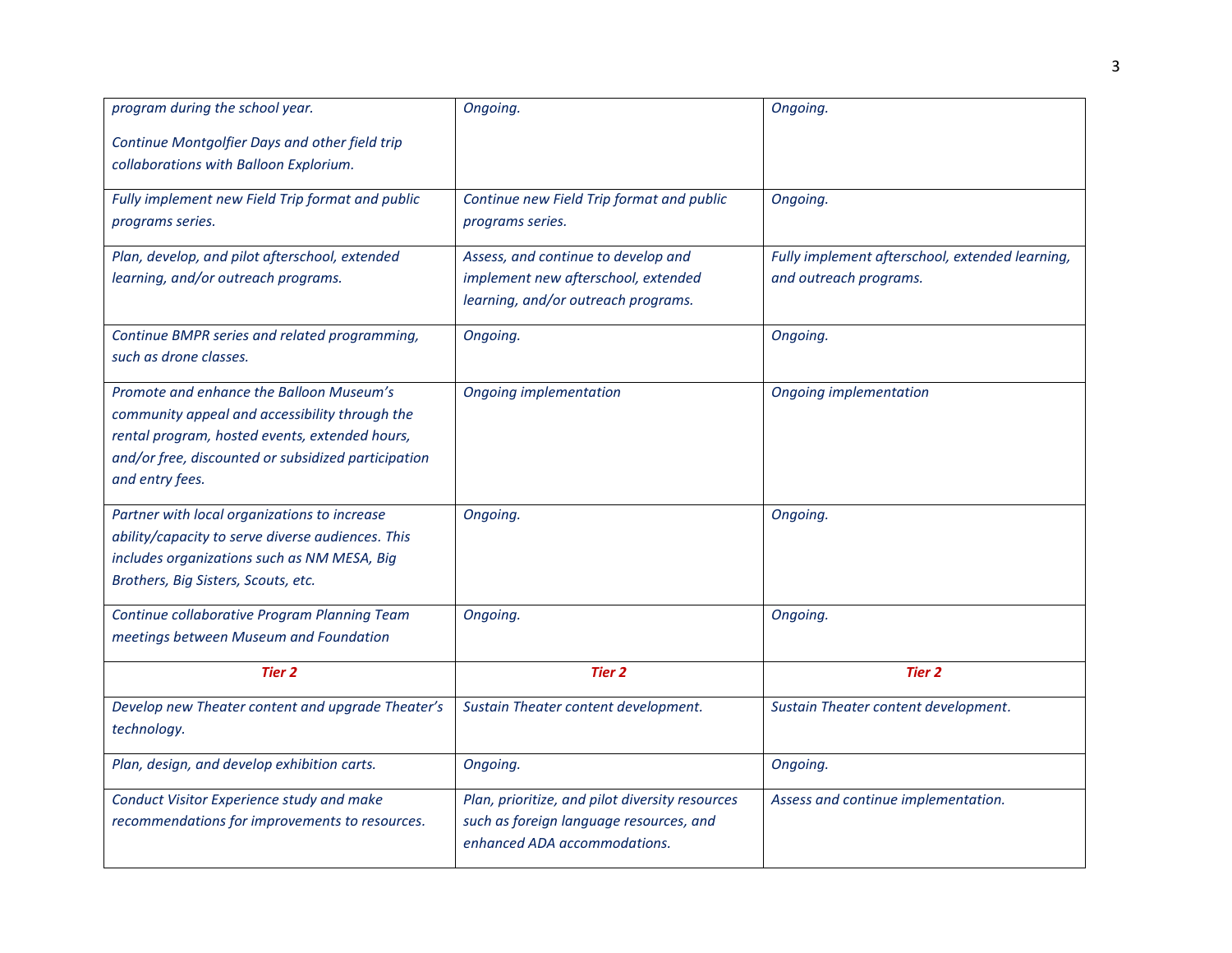# **Strengthen the Institution**

Ensure the Balloon Museum has the visibility, support, infrastructure, partners, and resources it needs to achieve its mission now and in the future.

| <b>FY19</b>                                                                                                                                                                                                                    | <b>FY20</b>                                                                                                                              | <b>FY21</b>                                                                                                                     |
|--------------------------------------------------------------------------------------------------------------------------------------------------------------------------------------------------------------------------------|------------------------------------------------------------------------------------------------------------------------------------------|---------------------------------------------------------------------------------------------------------------------------------|
| Tier 1                                                                                                                                                                                                                         | <b>Tier 1</b>                                                                                                                            | <b>Tier 1</b>                                                                                                                   |
| Support planning, development, and implementation<br>of capital campaign for restoring onsite collection<br>storage facility.                                                                                                  | Ongoing.                                                                                                                                 | Ongoing.                                                                                                                        |
| Revitalize and reorganize volunteer recruitment,<br>placement, training, evaluation, enrichment, and<br>administrative procedures, including communication<br>and scheduling. Sustain recognition and appreciation<br>efforts. | Increase volunteer ranks by 20 % over FY 18<br>level; complete performance evaluations on a<br>minimum of 40% of active volunteer corps. | Continue to enhance Volunteer Program;<br>increase ranks by 35% over FY18 levels; and<br>complete 80% of volunteer evaluations. |
| Develop and support Foundation grant writing<br>resources and priorities by providing program and<br>project descriptions, outcomes and outputs, and<br>tracking measures.                                                     | Ongoing.                                                                                                                                 | Ongoing.                                                                                                                        |
| Continue to conduct preventive maintenance and<br>repairs <sup>3</sup> ; upgrade rental spaces; address lack of<br>storage, and better manage supplies/equipment                                                               | Continue to conduct preventive maintenance<br>and repairs; upgrade the ticket booth and<br>front entrance to make it more inviting       | Continue to conduct preventive maintenance<br>and repairs; commence North Grounds Master<br>Planning <sup>4</sup>               |
| Update and approve Foundation and City<br>governance documents (lease and agreement).                                                                                                                                          | Ongoing implementation.                                                                                                                  | Update and approve Foundation and City<br>governance documents (lease and agreement).                                           |
| Update BOT Handbook and related policies.                                                                                                                                                                                      | Implement BOT and BOD Institutional<br>Workshop Series (to strengthen Board<br>Member knowledge of museum practices)                     | Update Employee "Handbook" and establish<br><b>Museum-Foundation "Intranet."</b>                                                |

a<br><sup>3</sup> Capital improvements will also occur and primarily focus on collections management needs.<br><sup>4</sup> A resumption of past discussions, review of past plans, and introduction of new ideas.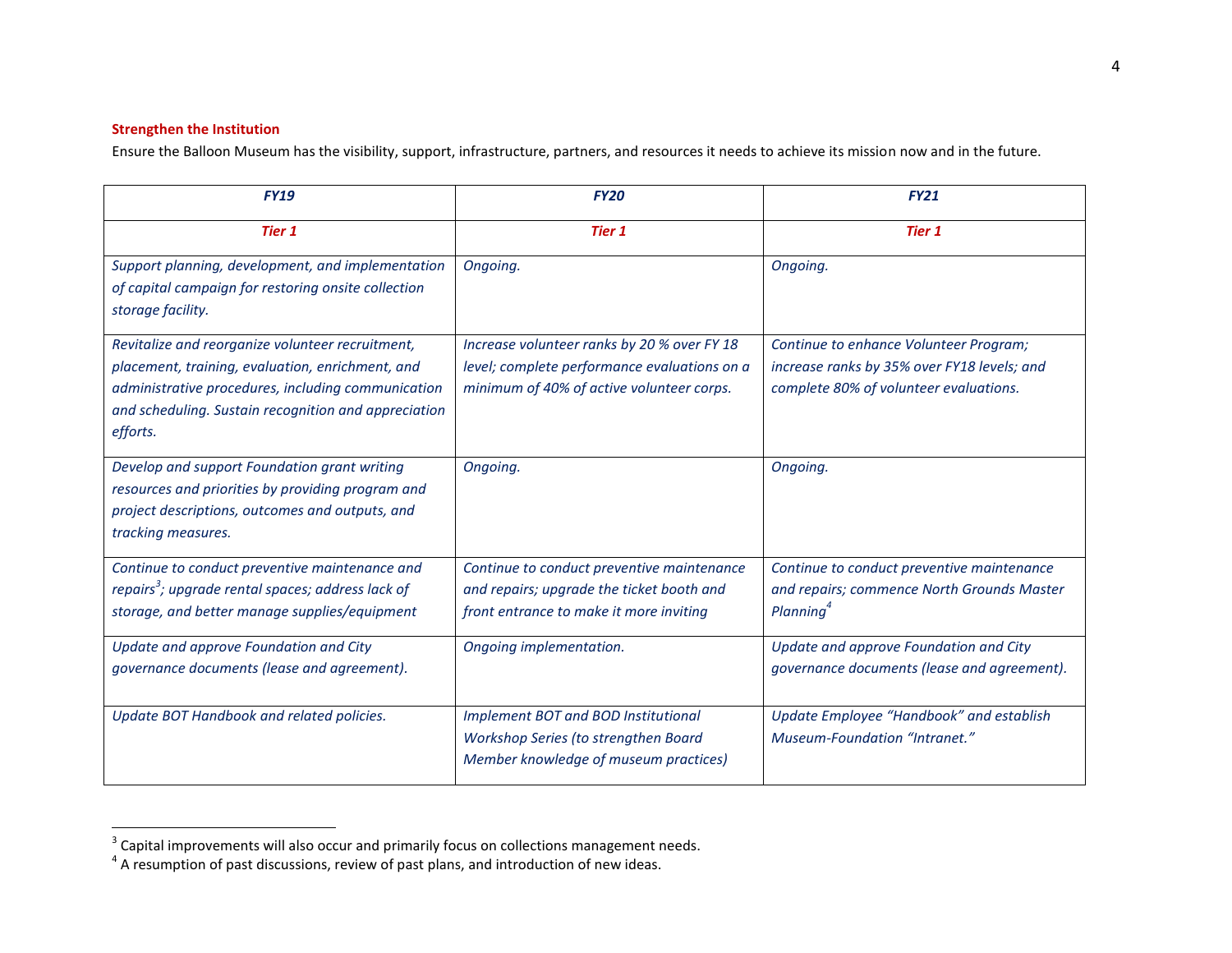| Complete disaster and emergency preparedness<br>plan, and conduct initial training.             | Ongoing quarterly training, update of plan. | Ongoing quarterly training, update of plan.                        |
|-------------------------------------------------------------------------------------------------|---------------------------------------------|--------------------------------------------------------------------|
| Complete Core Documents for AAM submission;<br>update current Museum Policies                   | <b>Update Core Documents.</b>               | <b>Update Core Documents and Policies.</b>                         |
| Present Issue Paper for permanent, full-time                                                    |                                             |                                                                    |
| Registrar position.                                                                             |                                             |                                                                    |
| <b>Tier 2</b>                                                                                   | <b>Tier 2</b>                               | Tier 2                                                             |
| Ongoing marketing of programs and resources.                                                    | Develop branding plan.                      | Implement branding plan.                                           |
| Study and recommend expanded onsite food and<br>beverage service for visitors.                  | Implement recommendation(s).                | Ongoing implementation.                                            |
| Ongoing collaboration with FAI for content,<br>programming, and collection management benefits. | Ongoing collaboration.                      | Ongoing collaboration.                                             |
| Establish contacts with other balloon/LTA museums<br>and develop consortium.                    | Site visits and idea exchange.              | Traveling exhibition and/or artifact exchanges;<br>joint programs. |

### **Foundation Support**

In order to support these plans, the Balloon Museum Foundation has developed a number of strategic objectives, which currently include, among others:

#### **Introduction of a Summer Season Pass.**

Introduced in summer, 2018, this reduced-cost pass provided the bearer with free, unlimited visits from Memorial Day to Labor Day, and an incentive to visit five times to receive a discount coupon for use in the Museum Shoppe.

### **Development and implementation of an evaluation process to assess signature and annual fundraising events.**

Planned events include continuation of Chic-I-Boom Ball; Red, White and Balloons; and the Holiday Arts, Crafts, and Book Fair. Potential new events include "Ballunar New Year; a spring golf tournament; and a winter bowling tournament.

### **Shoppe enhancements.**

Continue to expand the selection of branded items and new products related to museum subject matter such as ballooning, epic flights, weather, Arctic exploration, and other similar content areas.